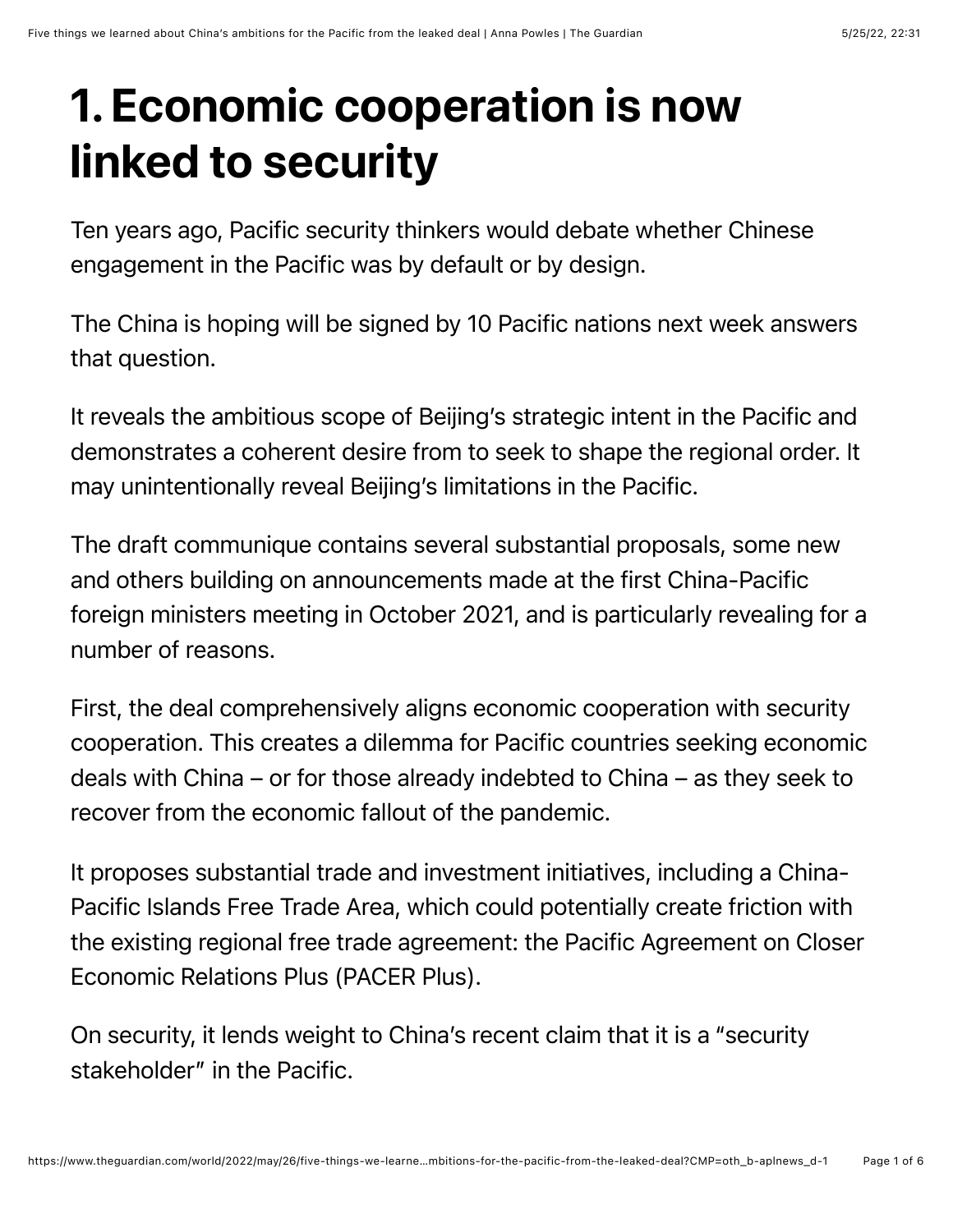It outlines the provision of intermediate and high-level police training for Pacific police forces and seeks to elevate law enforcement cooperation to ministerial levels through holding the inaugural ministerial dialogue on the topic later this year. China is funding the development of the National Police Academy in Samoa which is pitched at becoming a regional training facility.

Of significant national security concern are the proposed agreements on cooperation on data networks, cyber security, smart customs systems. Given China's expertise at mass surveillance, this raises fears about the collection of biodata and surveillance of those living and travelling in the Pacific.

It also includes an invitation to Pacific countries to participate in the Fengyun meteorological satellite system. Fengyun satellites collect and provide strategic weather reconnaissance data for civilian and military purposes – including maritime surveillance. This could potentially undermine existing maritime surveillance mechanisms as well as the newly announced Quad initiated Indo-Pacific Partnership for Maritime Domain Awareness initiative.

The deal also shows that China is seeking to create competing security architecture and mechanisms in the Pacific, which could potentially cut across and undermine the existing regional security architecture – from existing crisis management mechanisms such as the **[Pacific Islands Forum](https://www.theguardian.com/world/pacific-islands-forum)** Biketawa Declaration to maritime surveillance mechanisms including the newly announced Quad initiated Indo-Pacific Partnership for Maritime Domain Awareness initiative.

### 2. Shift from bilateralism to multilateralism shows China's growing confidence

Secondly, the deal shows an evolution in how China engages with the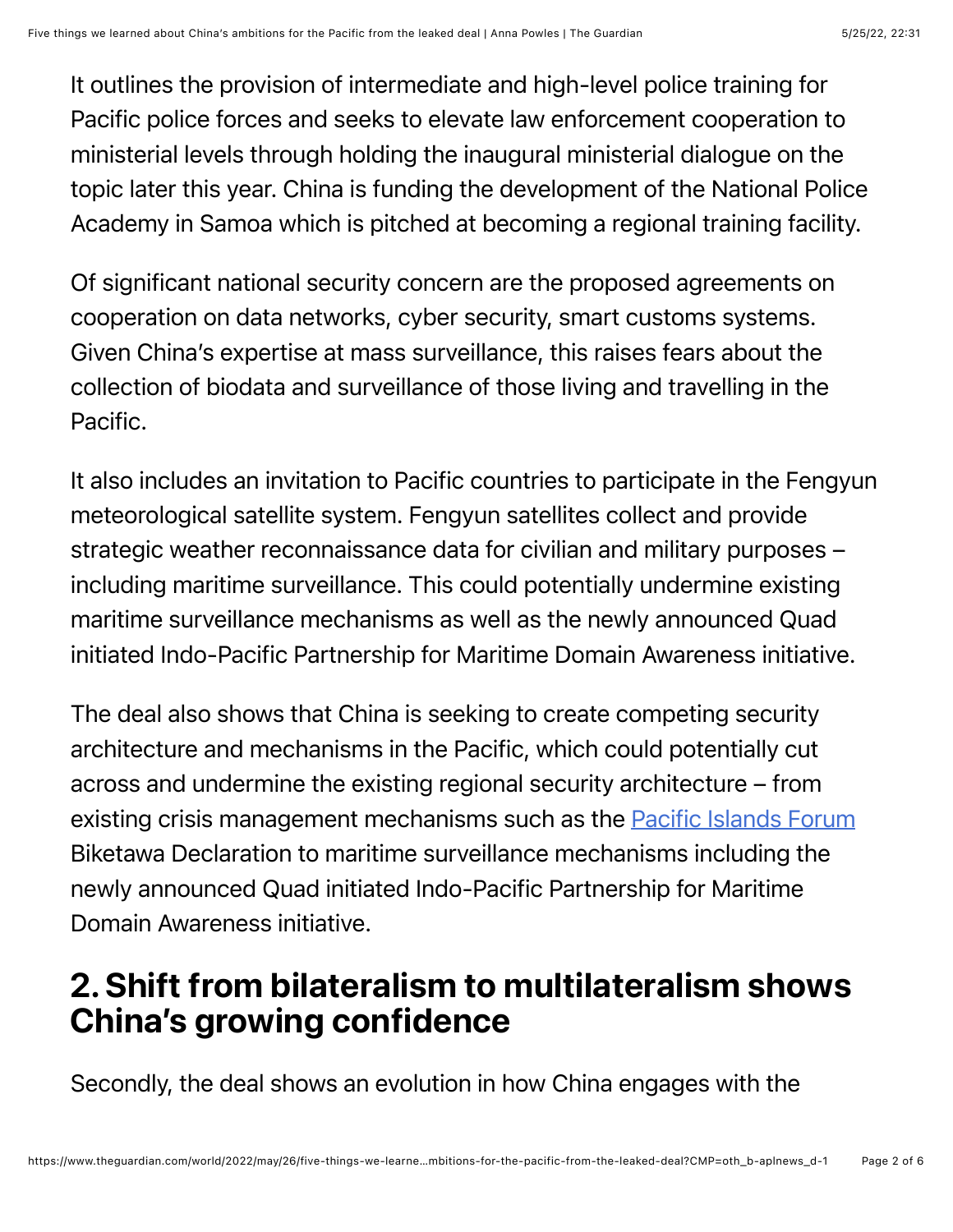Pacific, shifting from Beijing's preferred bilateral mode of engagement, to multilateralism. This reflects increased confidence on Beijing's part in its relationships with Pacific countries.

The communique's action plan states China will appoint a Special Envoy for Pacific Island Countries Affairs to advance the comprehensive strategic partnership between China and the Pacific; and the aligning of the Belt and Road Initiative with the Pacific Islands Forum's 2050 Strategy for the Blue Pacific Continent.

Moreover, it commits China to establishing tripartite cooperation arrangements in Pacific countries with third countries and international organisations in order to facilitate development cooperation. This would also allow China to shape development conversations, access, and funding.

## 3. China wants to get into humanitarian and disaster relief

Following China's response to the Tongan eruption and tsunami earlier this year, this agreement cements China's ambitions to become a humanitarian responder and a key stakeholder in disaster responses in the Pacific.

The communique refers to a decision last year to establish a relief cooperation centre and the Pacific Reserve of Emergency Supplies (in Guangdong) and significantly it refers to establishing a sub-reserve of humanitarian supplies in Pacific countries. This raises questions about what form and scope the prepositioning of supplies would look like. Would it resemble, for example, a warehouse at a wharf in the Solomon Islands?

### 4. China seeks more access to the maritime domain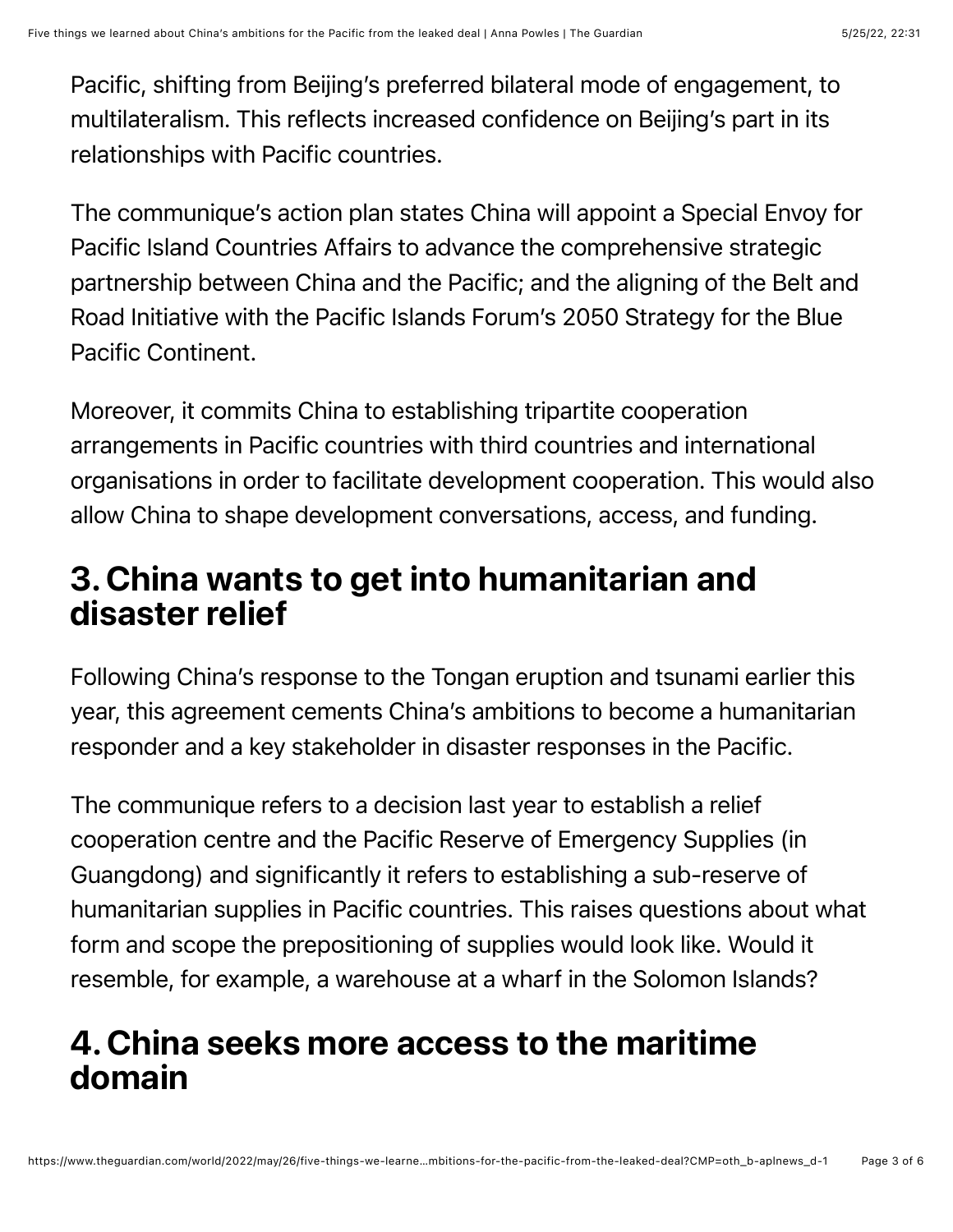The agreement seeks to give greater form to China's strategic interests in and access to the Pacific's maritime domain, including increasing China's access for commercial fishing. For example, China has majority fishing rights in Kiribati and when foreign minister Wang Yi visits Kiribati this week it is widely expected that a series of fisheries deals will be signed.

It was rumoured in 2021 that China influenced the lifting of the Phoenix Islands Protected Area opening it to commercial fishing. The benefits are also strategic reflecting how Chinese fisheries investments are part of a broader strategy to build strategic presence in the Pacific.

# 5. Strategic timing

The timing of this proposal is not coincidental. It is a counter move to the recently announced Indo-Pacific Economic Framework for Prosperity and the broader commitments by the United States, Australia and New Zealand to the Pacific.

It is also deeply damaging to Pacific regionalism following the highly [controversial draft security cooperation agreement between China and](https://www.theguardian.com/world/2022/apr/20/the-deal-that-shocked-the-world-inside-the-china-solomons-security-pact) Solomon Islands.

It comes at a time when the Pacific Islands Forum – due to meet in July – is experiencing the most significant challenge to its unity. Last year, five Micronesian members withdrew from the forum, which reduced the number of forum countries that recognise Taiwan to two (Tuvalu and Nauru). A weakened forum works in China's favour. But this may also galvanise regional solidarity.

The key question is whether China's vision for the Pacific and its role in it will gain currency in the Pacific. It would mean a significant loss of strategic autonomy for Pacific countries and for that reason it is unlikely Beijing will be